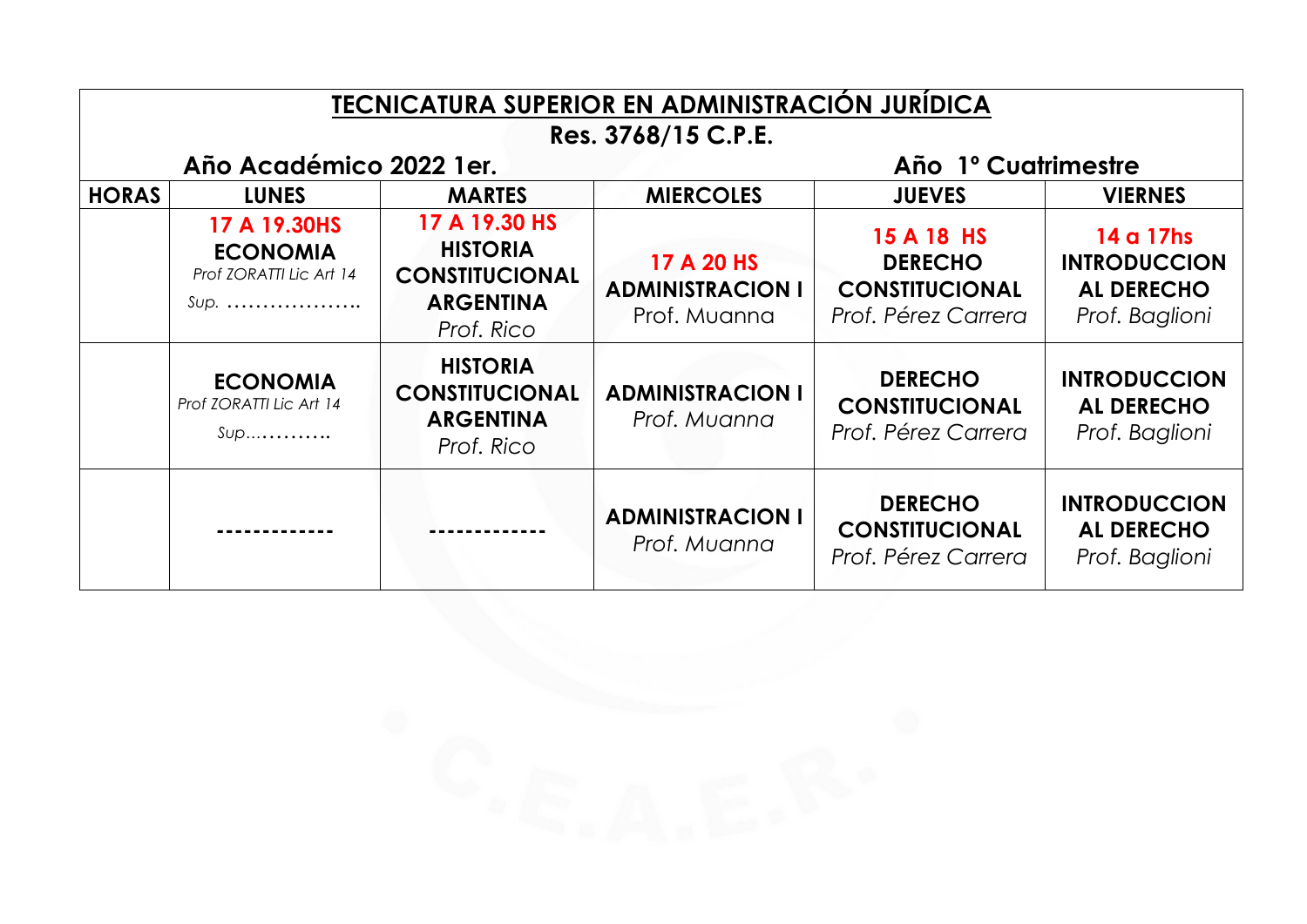| <b>TECNICATURA SUPERIOR EN ADMINISTRACIÓN JURÍDICA</b>    |              |                                                                          |                                                    |                                                                                                  |                                                                     |  |  |  |  |
|-----------------------------------------------------------|--------------|--------------------------------------------------------------------------|----------------------------------------------------|--------------------------------------------------------------------------------------------------|---------------------------------------------------------------------|--|--|--|--|
| Res. $3768/15 - C.P.E.$<br>Año Académico 2022<br>2do. Año |              |                                                                          |                                                    |                                                                                                  |                                                                     |  |  |  |  |
| 1º Cuatrimestre                                           |              |                                                                          |                                                    |                                                                                                  |                                                                     |  |  |  |  |
| <b>HORAS</b>                                              | <b>LUNES</b> | <b>MARTES</b>                                                            | <b>MIÉRCOLES</b>                                   | <b>JUEVES</b>                                                                                    | <b>VIERNES</b>                                                      |  |  |  |  |
| $14 - 15$                                                 |              |                                                                          |                                                    | 14 A 17 HS                                                                                       | 15 A 17.30 HS                                                       |  |  |  |  |
| $15 - 16$                                                 |              | <b>14 A17 HS</b><br><b>DERECHO</b><br><b>COMERCIAL I</b><br>Prof. GALVAN | 14 A 17 HS<br><b>CONTRATOS</b><br>Prof. Weinmester | Técnicas de<br>Mediación y<br>Negociación<br>Prof. Carvalhosa                                    | <b>DERECHO</b><br><b>ADMINISTRATIVO</b><br>Prof. Vallejo<br>Morgado |  |  |  |  |
| $16 - 17$                                                 |              |                                                                          |                                                    |                                                                                                  |                                                                     |  |  |  |  |
| $17 - 18$                                                 |              |                                                                          | 17 A 20 HS<br><b>OBLIGACIONES</b><br>Prof. MANCUSO | <b>17 A 20HS</b>                                                                                 |                                                                     |  |  |  |  |
| $18 - 19$                                                 |              |                                                                          |                                                    | <b>DERECHO DEL</b><br><b>TRABAJO y LA</b><br><b>SEGURIDAD</b><br><b>SOCIAL</b><br>Prof. Garodnik |                                                                     |  |  |  |  |
| 19-20                                                     |              |                                                                          |                                                    |                                                                                                  |                                                                     |  |  |  |  |